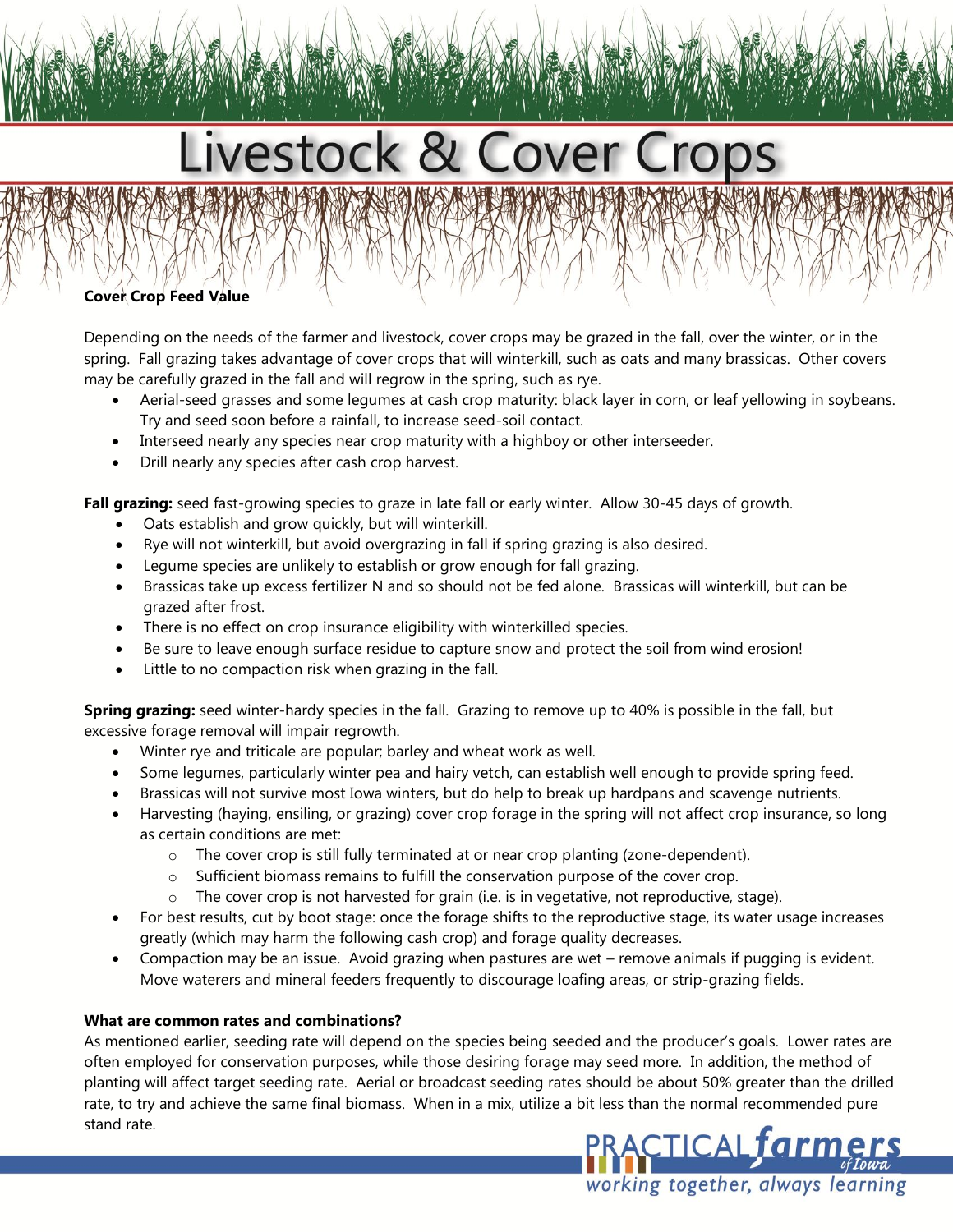- Grasses: 1-2 bushels for conservation, 3+ for grazing
- Legumes: 3-20 for clovers, 20-100 for larger seeds like peas
- Brassicas: 5-10 lb/ac

## **What does it cost?**

The cost of putting cover crops in on a farm varies by the method of seeding, species being seeded, and seeding rate. General values are listed below.

- Seeding cost
	- o Aerial seeding: \$13-18/ac
	- o Drilling: \$14-16/ac
- Seed cost (according to Green Cover Seed)
	- o Grasses are generally less expensive than other species (\$0.25-0.80/lb)
	- o Legumes are slightly more expensive (\$0.40-2/lb)
	- o Brassicas are often the most expensive (\$1-4/lb)

## **How much feed will be produced?**

Total cover crop biomass depends on a number of factors, including seeding date, rate, and of course, weather. In general, the earlier a cover crop is seeded (i.e. aerial or highboy seeding into standing crops), the better it will yield. The better seed-to-soil contact (i.e. drilling instead of broadcast or aerial), the better it will yield. Cover crops for conservation purposes are generally seeded at a lower rate than cover crops seeded to provide livestock feed. Given a decent fall and moderate spring, 1-2 tons of forage is reasonable. The table below provides some Iowa data.

## **What is the feed quality like?**

Forage quality depends strongly on forage type and maturity. Grasses tend to have greater fiber concentration (which decreases digestibility) and less protein. Legumes and brassicas are high in protein and often highly digestible. Within a given forage type, less mature forages are more digestible and higher in crude protein. In general, once forage reaches the reproductive stage, digestibility and protein concentration drops. Cover crop forages are nearly always harvested before the reproductive stage, for quantity/quality purposes, and because the cash crop needs to be planted (eligible for crop insurance).

In general, cover crop forage meets or exceeds the needs of maintaining, growing, or even lactating animals. Gurus such as Gabe Brown and David Brandt report gains of over 3 lb/d on stocker steers grazing cover crops.

Forage testing will provide all relevant information regarding the nutrient content of a forage. A more simple analysis of total nitrogen provides the crude protein concentration (%N x 6.25) but gives no indication of the digestibility or fiber content, or other values such as TDN or RFQ.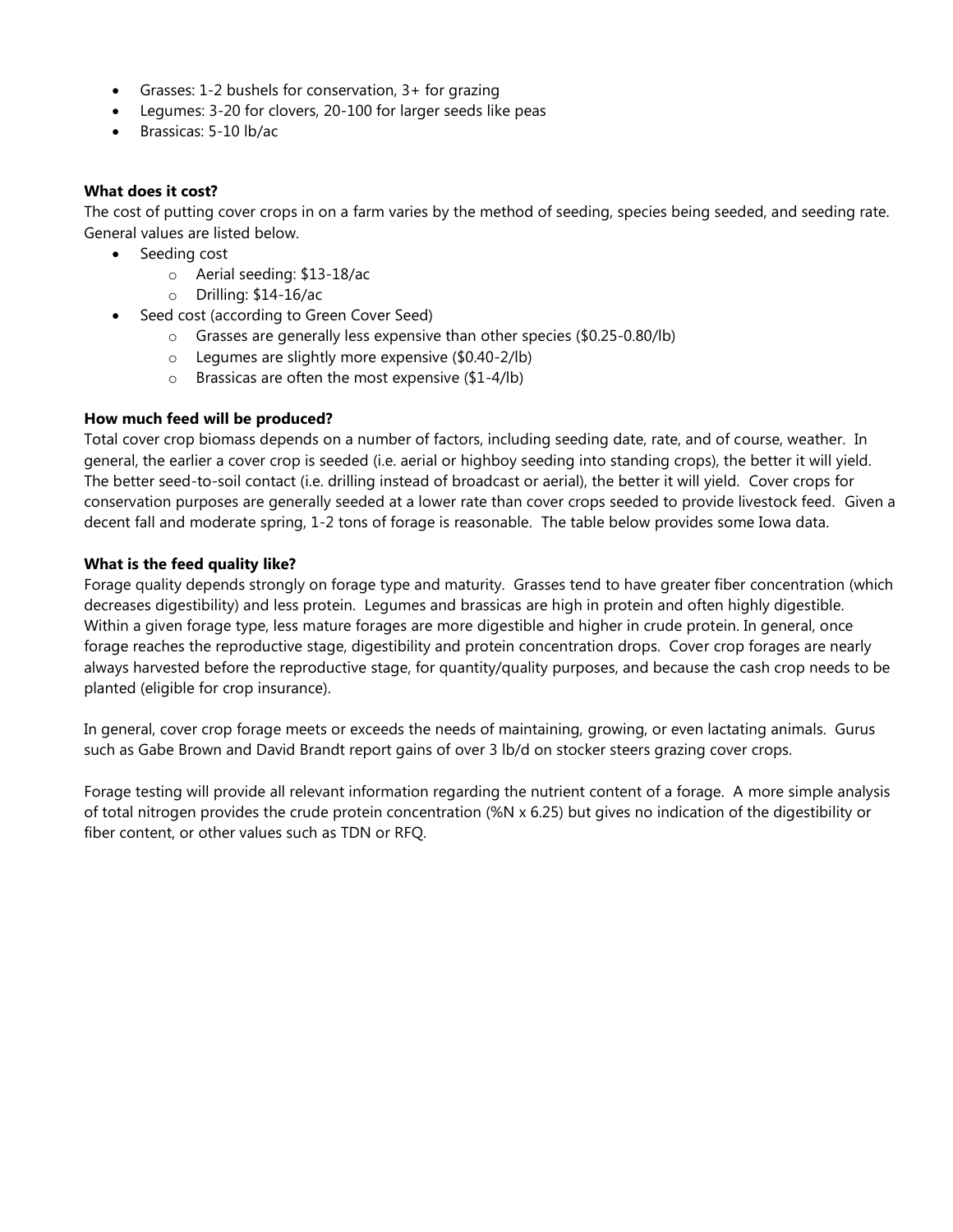## **Cover crop yield and feed value: Farmer experiences and research-based recommendations**

Data from PFI cover crop research trials yields the following approximate values. Cover crops were all fall-seeded and sampled in the spring, and the days between the two dates are provided when possible.

|                  | Species                       | Seeding<br>method | Days from<br>seeding to<br>sampling | Spring<br>biomass<br>(lb/ac) | Crude protein<br>$(\%)$ |
|------------------|-------------------------------|-------------------|-------------------------------------|------------------------------|-------------------------|
| Grasses          |                               | overall           | 208                                 | 1265                         | 19                      |
|                  |                               | drilled           | 196                                 | 782                          | 20                      |
|                  |                               | aerial            | 227                                 | 1117                         | 18                      |
|                  | Winter rye                    | no-till           | 184                                 | 435                          | 28                      |
|                  |                               | broadcast         | 218                                 | 672                          | 19                      |
|                  |                               | unknown           | 216                                 | 1671                         | 16                      |
|                  | Winter wheat                  |                   | 218                                 | 1262                         | 20                      |
|                  | Triticale                     |                   | 205                                 | 1611                         | 19                      |
|                  | Annual ryegrass               |                   | 200                                 | 1267                         | $- -$                   |
|                  | Oats                          |                   | 136                                 | 51                           | 29                      |
|                  | Barley                        |                   | 217                                 | 881                          | 23                      |
| Legumes          | Austrian winter pea           |                   | 221                                 | 156                          | $- -$                   |
|                  | Hairy vetch                   |                   | 221                                 | 100                          | --                      |
|                  | Red clover                    | $-$               | 221                                 | 29                           | $- -$                   |
| <b>Brassicas</b> | Turnips                       | --                | $- -$                               | 450                          | $- -$                   |
| Mixtures         | Hairy vetch, radish, rapeseed |                   | 210                                 | 344                          | 23                      |
|                  | Hairy vetch, winter rye       |                   |                                     | 11,034                       | $- -$                   |
|                  | Rye, clover                   |                   |                                     | 3518                         | --                      |
|                  | Vetches                       |                   |                                     | 720                          | 24                      |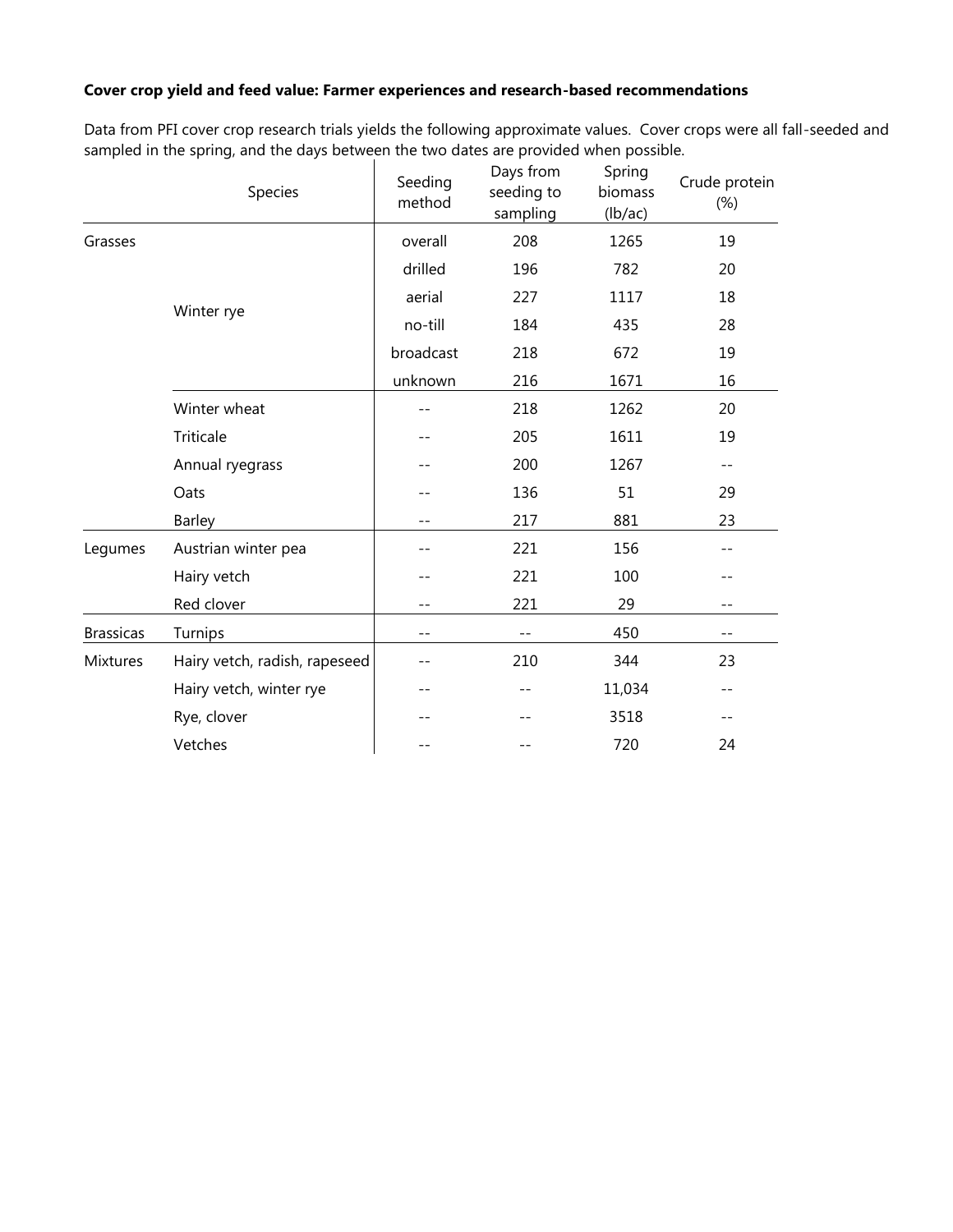Hansen et al. 2013 (SD): cover crop monocultures and mixtures were planted in mid- to late-August and tested throughout the late fall and early winter. Forage yield tended to be greatest between late October and early November; after this point, many species began reproductive growth, bolted, or started to die off. Quality was greatest early in the season; crude protein concentration declined and ADF (indigestible fiber) increased over time, as the plants matured.

|                | DM yield, lb/ac |            |            |      | Crude Protein, % |            |            |      |  |
|----------------|-----------------|------------|------------|------|------------------|------------|------------|------|--|
|                | late Sept -     | late Oct - | late Nov - | Mean | late Sept -      | late Oct - | late Nov - | Mean |  |
|                | early Oct       | early Nov  | early Dec  |      | early Oct        | early Nov  | early Dec  |      |  |
| oats           | 1590            | 3103       | 3194       | 2629 | 16.1             | 9.7        | 8.5        | 11.5 |  |
| foxtail millet | 2404            | 2357       | 1899       | 2220 | 12.4             | 10.1       | 10.8       | 11.1 |  |
| lentil         | 779             | 2436       | 2109       | 1775 | 21.8             | 20.7       | 19.7       | 20.7 |  |
| radish         | 3263            | 2445       | 1711       | 1700 | 19.2             | 16.1       | 13.1       | 16.2 |  |
| mix            | 1509            | 2479       | 1900       | 2037 | 14.5             | 10.8       | 10.6       | 12.0 |  |
| mean           | 1331            | 2585       | 2008       |      | 17.1             | 13.7       | 12.7       |      |  |

|                |                          | ADF, %                  |                         |      | NDF, %                   |                         |                         |      |
|----------------|--------------------------|-------------------------|-------------------------|------|--------------------------|-------------------------|-------------------------|------|
|                | late Sept -<br>early Oct | late Oct -<br>early Nov | late Nov -<br>early Dec | Mean | late Sept -<br>early Oct | late Oct -<br>early Nov | late Nov -<br>early Dec | Mean |
| oats           | 23                       | 16                      | 20                      | 21   | 41                       | 39                      | 38                      | 40   |
| foxtail millet | 28                       | 29                      | 30                      | 29   | 33                       | 37                      | 35                      | 35   |
| lentil         | 21                       | 23                      | 21                      | 22   | 31                       | 33                      | 34                      | 33   |
| radish         | 18                       | 18                      | 21                      | 19   | 24                       | 27                      | 30                      | 27   |
| mix            | 22                       | 25                      | 25                      | 24   | 37                       | 42                      | 42                      | 40   |
| mean           | 22                       | 22                      | 23                      |      | 35                       | 37                      | 38                      |      |

PFI members and other farmers have utilized cover crops extensively on their farms for crop and livestock systems.

- Winter annuals wheat, rye, or triticale can be seeded in the fall into cash crop acres. Some farmers graze the cover crops and stalks during the fall and winter; others use them as calving pastures in the spring. One farmer estimates that oats in cornstalks increased the grazing days by 30-50%. Another estimates that he can keep a cow-calf pair for a month or so on about  $\frac{1}{2}$ -3/4 acre of rye or wheat cover crops.
- Silage and hay harvest are difficult early in the season due to often wet or muddy spring conditions. Waiting until later in May or June to harvest improves yield (though quality is reduced after forages hit boot stage) and makes dry-down easier. Planting a shorter-season corn or soybean variety still allows cash crop income off of those acres.
- Warm-season annual crops, such as BMR sorghum-sudangrass or millet, are planted in some fields or thin pastures to provide forage during the "summer slump," even eliminating the need for hay feeding during recent drought years.
- Cocktail mixtures of cover crops increase the likelihood that something will grow, no matter the weather or moisture level, and provide a more balanced nutrient profile than monocultures. Combinations of grasses and legumes or brassicas provide biomass and greater crude protein.
	- o Oats and brassicas seeded into cash crops will provide late fall/early winter forage.
	- o Rye, triticale, or wheat and winter peas or hairy vetch will yield some tonnage in the fall but will provide plenty of forage in the spring.
	- o Oats, rye, and a brassica would give some fall and some spring grazing, if managed properly.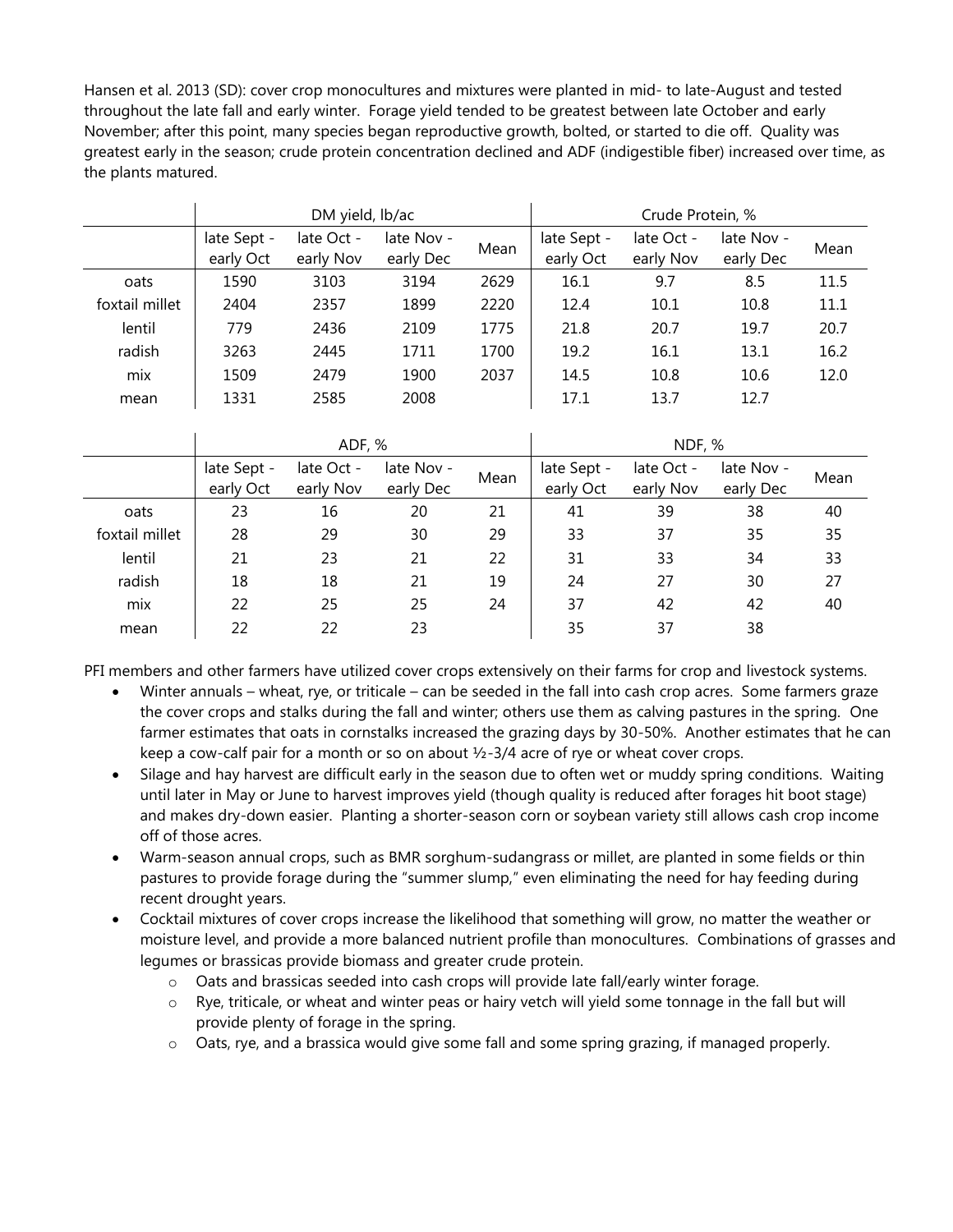Cover crops are an excellent way for livestock and cash crop farmers to improve their nutrient management and provide extra fodder for livestock. Whether through fall or spring grazing, many species can provide 1-2 tons of dry matter per acre.

Mature beef cows in mid-gestation consume approximately 3% of their body weight per day as forage dry matter (more for finishing or lactating animals). With most grazing management practices, cattle consume approximately 50% of the available forage matter. The table below shows the number of grazing days per acre expected for different forage yields and animal body weights.

| Aboveground   | Animal bodyweight (lb) |      |      |      |      |  |  |  |  |
|---------------|------------------------|------|------|------|------|--|--|--|--|
| forage DM     |                        |      |      |      |      |  |  |  |  |
| yield (lb/ac) | 1000                   | 1100 | 1200 | 1300 | 1400 |  |  |  |  |
| 500           | 8.3                    | 7.6  | 6.9  | 6.4  | 6.0  |  |  |  |  |
| 1000          | 16.7                   | 15.2 | 13.9 | 12.8 | 11.9 |  |  |  |  |
| 1500          | 25.0                   | 22.7 | 20.8 | 19.2 | 17.9 |  |  |  |  |
| 2000          | 33.3                   | 30.3 | 27.8 | 25.6 | 23.8 |  |  |  |  |
| 3000          | 50.0                   | 45.5 | 41.7 | 38.5 | 35.7 |  |  |  |  |

With some assumptions, values can be attached to the above cover crops in terms of forage for livestock. The table below was constructed assuming around 25% loss of standing forage DM when haying and about 15% loss when ensiling; hay price was established at \$120/ton; and the value of a cow grazing-day is \$1/cow/day.

| Aboveground<br>forage DM<br>yield (lb/ac) | Hay DM<br>yield<br>(tons/ac) | Hay<br>yield<br>(tons/ac) | Hay<br>value @<br>\$120/ton | Silage<br><b>DM</b><br>yield<br>(tons/ac) | Silage<br>yield<br>(tons/ac) | Custom<br>grazing return<br>@ \$1/cow/day<br>(1200-lb cows) | Custom<br>grazing return<br>@ \$1/cow/day<br>(1400-lb cows) |
|-------------------------------------------|------------------------------|---------------------------|-----------------------------|-------------------------------------------|------------------------------|-------------------------------------------------------------|-------------------------------------------------------------|
| 500                                       | 0.19                         | 0.22                      | 26.47                       | 0.21                                      | 0.33                         | 6.94                                                        | 5.95                                                        |
| 1000                                      | 0.38                         | 0.44                      | 52.94                       | 0.43                                      | 0.65                         | 13.89                                                       | 11.90                                                       |
| 1500                                      | 0.56                         | 0.66                      | 79.41                       | 0.64                                      | 0.98                         | 20.83                                                       | 17.86                                                       |
| 2000                                      | 0.75                         | 0.88                      | 105.88                      | 0.85                                      | 1.31                         | 27.78                                                       | 23.81                                                       |
| 3000                                      | 1.13                         | 1.32                      | 158.82                      | 1.28                                      | 1.96                         | 41.67                                                       | 35.71                                                       |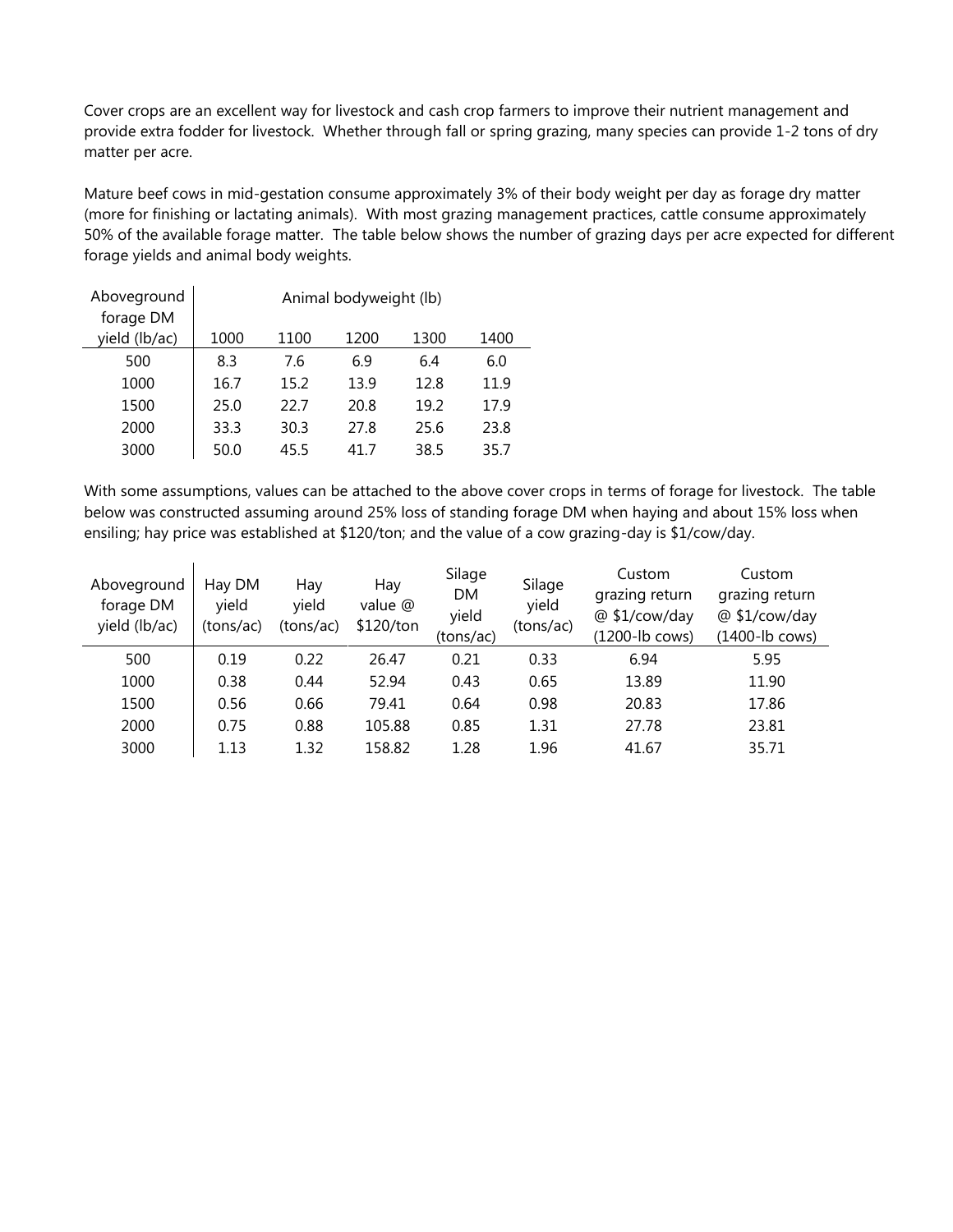## **Cover Crops and Soil Quality**

Cover crops provide more than protection against erosion and runoff. A growing cover crop accumulates biomass, which contributes to soil organic matter after termination and decomposition. Living, growing roots in the soil during periods when fields are usually bare means that the soil is covered (protection against erosion) and that runoff or leaching of nutrients and soil is less likely. Cover crops also accumulate nitrogen by fixation, if a legume, or by scavenging soil N, if a grass or brassica. After termination, these nutrients are released at varying rates for the following cash crop. Alternatively, topgrowth of cover crops can be harvested by grazing, haying, or ensiling for livestock feed. The amount of nutrients a cover crop will take up – and thus return to the soil or go to livestock – depends on the fertility status of the soil (particularly for nutrient scavengers) and ultimately the biomass of cover crop that is produced.

The physical presence of cover crops and nutrient uptake they require means that manure application can take place at times and in amounts that may not normally be advisable. Cover crops will utilize the nutrients and hold the manure in place. Additionally, adding seeds to manure slurries is a seeding alternative on some acres.

## **Cover crops and manure: Farmer experiences and research-based recommendations**

Practical Farmers members were asked about their experiences with manure on cover crops. Most reported no issues – often injecting liquid swine manure, they said that the observable loss of cover crops was due to being hit with the knife more than smothering or burn.

- One farmer seeded rye after injecting 4000 gal/ac of liquid swine manure, and reported that the cover crops growing where the manure ran out were thin and pale, compared to robust stands where adequate manure was applied.
- Another farmer injected liquid swine manure with a disc tiller into 1" tall already-established rye. While some plants were lost due to physical damage, the stand was fine.
- Similarly, yet another farmer applied 3000 gal/ac of swine manure on established rye, and the next spring reported that it was over knee high.
- Other research trials suggest that manure rates between 5000-7000 gal/ac of very liquid (<10% solids) manure work best for applying to cover crop land (Stute et al. 2010).
- Singer et al. (2008) injected liquid swine manure into an existing cover crop in the fall, then looked at cover crop performance in the fall and following spring. Manured cover crops did not take up any more N and put on a bit less biomass than non-manured cover crops in the fall, but in the spring the manured cover crops had greater biomass and N uptake. Cover crops did not affect late-spring soil nitrate test results or affect corn yield. Corn yield was greater in plots that had received manure, even though all plots were sidedressed with fertilizer to ensure non-limiting N.
- Eigenberg et al. (2002) spring applied beef manure (approx. 25,000 lb/ac) or composted manure (approx. 39,000 lb/ac) before planting silage corn, following cover crops or fallow, for seven years. Cover crops reduced soil nitrate levels compared to no cover crop treatments, particularly in the periods after corn silage harvest and before planting the next year. Corn silage yield was the same or greater following manure application than fertilizer alone.
- Beckwith et al. (1998) made monthly manure applications to cropground with established cover crops. Solid farmyard manure, broiler litter, or hog slurry was applied to deposit about 178 lb N/ac, and applications were made from September through January. Well-established cover crops reduced manure runoff, but high-N slurries and broiler litter were still risky to apply and would runoff with excess precipitation. Slurries increased cover crop yield, but monthly applications of more solid manure smothered cover crops.

To reduce the number of times machinery has to go over the field, researchers and farmers have experimented with mixing seed in with the manure and doing a one-pass manure application and seeding.

 Harrigan et al. (2006) seeded oilseed radish and oriental mustard in a manure slurry (5000-6000 gal/ac), and while plant density was a bit lower for the slurry-seeded cover crops, overall biomass did not differ.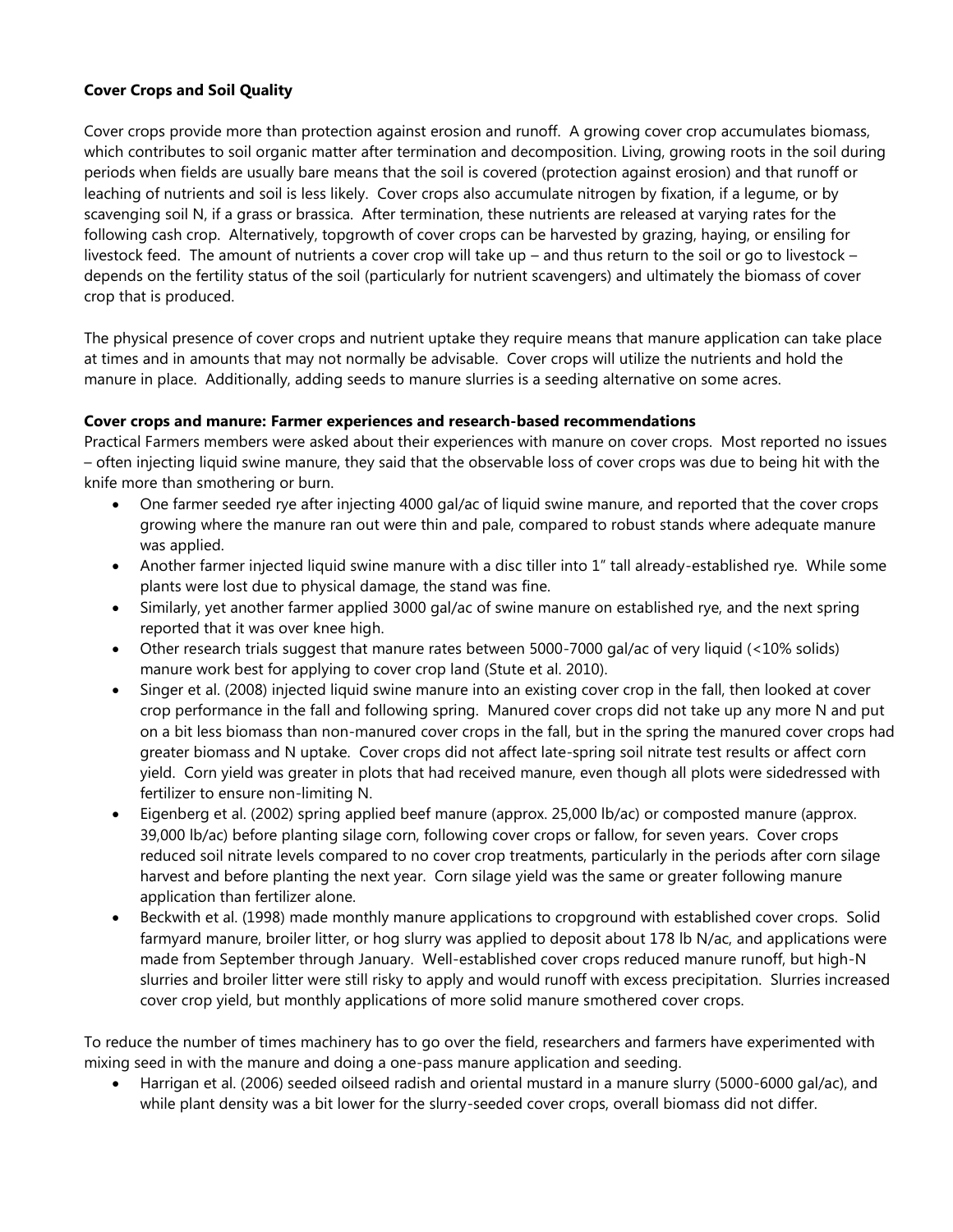An Iowa farmer pre-wets the seeds before adding it to the slurry to ensure the seed stays in suspension during application.

## **Cover crop nutrient uptake and cycling**

While many cover crops are used to capture excess fertilizer nutrients and prevent runoff and leaching losses, they may also help hold manure nutrients and solids. Fall application of manure is common on swine and dairy farms, but particularly with slurries, nutrient losses can be significant (Beckwith et al. 1998). Cover crops have the potential to keep the manure on the soil, benefitting growth of the cover crop itself and thus returning the nutrients to the soil in the spring for the following cash crop.

| Study                  | State | CC type                        | CC yield<br>(lb/ac) | N uptake<br>(lb/ac) | $P_2O_5$<br>uptake<br>(lb/ac) | K <sub>2</sub> O<br>uptake<br>(lb/ac) |
|------------------------|-------|--------------------------------|---------------------|---------------------|-------------------------------|---------------------------------------|
|                        |       |                                | 328                 | 8.9                 | 3.1                           | 7.8                                   |
| Singer et al.          | IΑ    | rye                            | 243                 | 8.0                 | 2.5                           | 5.7                                   |
| (2008)                 |       | (seeded Sept,<br>tested April) | 1052                | 31.3                | 2.9                           | 6.4                                   |
|                        |       |                                | 1230                | 52.9                | 2.7                           | 6.7                                   |
| Stute et al.<br>(2010) | WI    | rye (boot<br>stage)            | 4740                | 121.0               | 42.0                          | 178.0                                 |

Breakdown of the cover crops is dependent on the carbon and nitrogen concentrations in the forage, as well as the activity of soil microbes. In a healthy soil, decomposition is rapid – in a more degraded, heavily-tilled soil, it will not be as quick.

For soil and fertilizer purposes, generally, 50% or less of cover crop N is plant-available the following season. The more legumes in a stand, the closer to 50% plant-available N; the more grass, the less plant-available N that will be available (Wagger and Mengel 1988). Whether cover crop biomass N will be made plant-available upon decomposition (through the process of mineralization) or unavailable (through immobilization) is dependent on the ratio of biomass carbon to nitrogen. Grasses typically have the highest C:N ratio and break down most slowly; legumes have a low C:N ratio and break down more quickly; brassicas are intermediate to the two. C:N ratio increases as a forage matures. When the C:N ratio is greater than 30:1, net immobilization (making N unavailable) is likely; mineralization (making N plant-available) is more likely when C:N is less than 30:1 (Ranells and Wagger 1996).

- PFI research found C:N ratios between 7-15 for fall-seeded winter annual cover crops.
- Rannells and Wagger (1996, in North Carolina) reported values of 11-17 for legumes, 18-26 for mixtures, and 40 for winter rye.
- Kuo et al. (1997, in Washington) planted cover crops in October and sampled the next April or May. Aboveground biomass had values of 10-18.5 for legumes, 25.5 for brassicas, and 34.5-50.5 for grasses. Belowground biomass C:N ratios were generally greater than aboveground.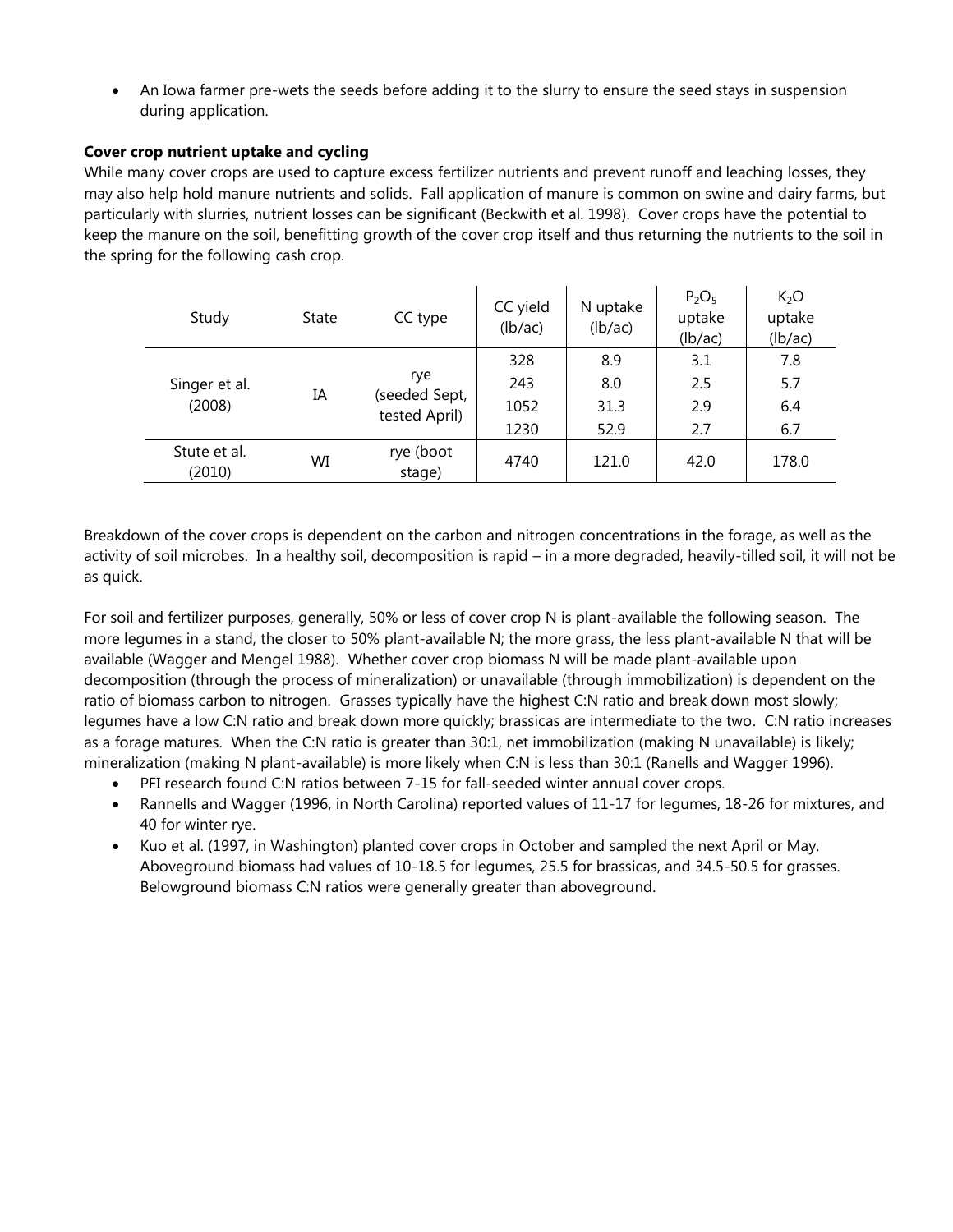## **Final Summary**

Cover crops represent an opportunity to combine environmental stewardship and economic goals. While additional time and money are required to establish cover crops, the multiple benefits make them worth the cost.

- Nutrient management
	- o Cover crops hold soil and soil nutrients in place, while contributing organic matter and nitrogen, in the case of legumes.
	- o Manure applications to cover crops improve manure nutrient utilization and may increase cover crop biomass yield.
- Grazing and forage value
	- o Either in the fall or spring, cover crops may be grazed to reduce the need for stored forages and rest pastures.
	- o Cover crops may yield over 1 ton per acre, particularly if harvested in the spring, which may be grazed or harvested as hay or silage.
	- o Compaction is unlikely from fall or early spring grazing. Following freeze-thaw, farmers can reduce the risk of compaction by strip grazing, removing cattle from fields when the soil is too wet, and moving mineral feeders and waterers frequently.
	- o Cover crops may be hayed or ensiled; however, this may affect crop insurance payout. Consult RMA guidelines before mechanically harvesting cover crop forage.